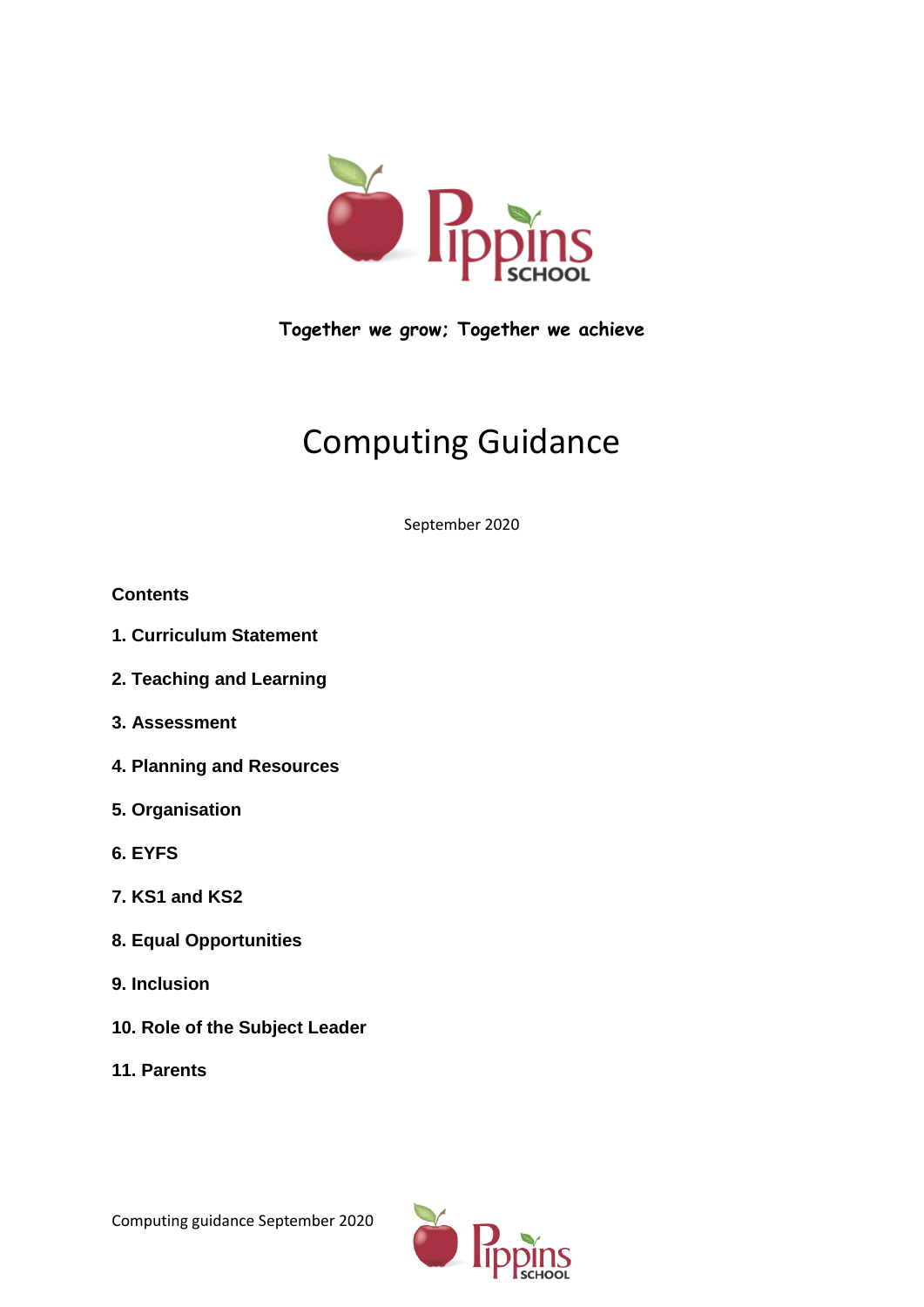## **1. Curriculum Statement - Computing**

## **Intent**

In line with the 2014 National Curriculum for Computing, our aim is to provide a high-quality computing education which equips children to use computational thinking and creativity to understand and change the world. The curriculum will teach children key knowledge about how computers and computer systems work, and how they are designed and programmed. Learners will have the opportunity to gain an understanding of computational systems of all kinds, whether or not they include computers.

By the time they leave Pippins, children will have gained key knowledge and skills in the three main areas of the computing curriculum: computer science (programming and understanding how digital systems work), information technology (using computer systems to store, retrieve and send information) and digital literacy (evaluating digital content and using technology safely and respectfully). The objectives within each strand support the development of learning across the key stages, ensuring a solid grounding for future learning and beyond.

## **Implementation**

At Pippins School, computing is taught using a blocked curriculum approach. This ensures children are able to develop depth in their knowledge and skills over the duration of each of their computing topics. Teachers plan from a variety to sources to provide an ambitious curriculum which are richly linked to engaging contexts in other subjects and topics where possible. We have a computing suite and some ipads and laptops to ensure that all year groups have the opportunity to use a range of devices and programs for many purposes across the wider curriculum. Employing cross-curricular links motivates pupils and supports them to make connections and remember the steps they have been taught.

The implementation of the curriculum also ensures a balanced coverage of computer science, information technology and digital literacy. The children will have experiences of all three strands in each year group, but the subject knowledge imparted becomes increasingly specific and in depth, with more complex skills being taught, thus ensuring that learning is built upon. For example, children in Key Stage 1 learn what algorithms are, which leads them to the design stage of programming in Key Stage 2, where they design, write and debug programs, explaining the thinking behind their algorithms.

## **Impact**

Our approach to the curriculum results in a fun, engaging, and high-quality computing education. The quality of children's learning will be evident on our website, where pupils can share and evaluate their own work, as well as that of their peers. Evidence such as this is used to feed into teachers' future planning and teachers are able to revisit misconceptions and knowledge gaps in computing when teaching other curriculum areas. This supports varied paces of learning and ensures all pupils make good progress.

Much of the subject-specific knowledge developed in our computing lessons equip pupils with experiences which will benefit them in secondary school, further education and future workplaces. From research methods, use of presentation and creative tools and critical thinking, computing at Pippins School gives children the building blocks that enable them to pursue a wide range of interests and vocations in the next stage of their lives and prepare them for lifelong learning in the 21<sup>st</sup> Century.

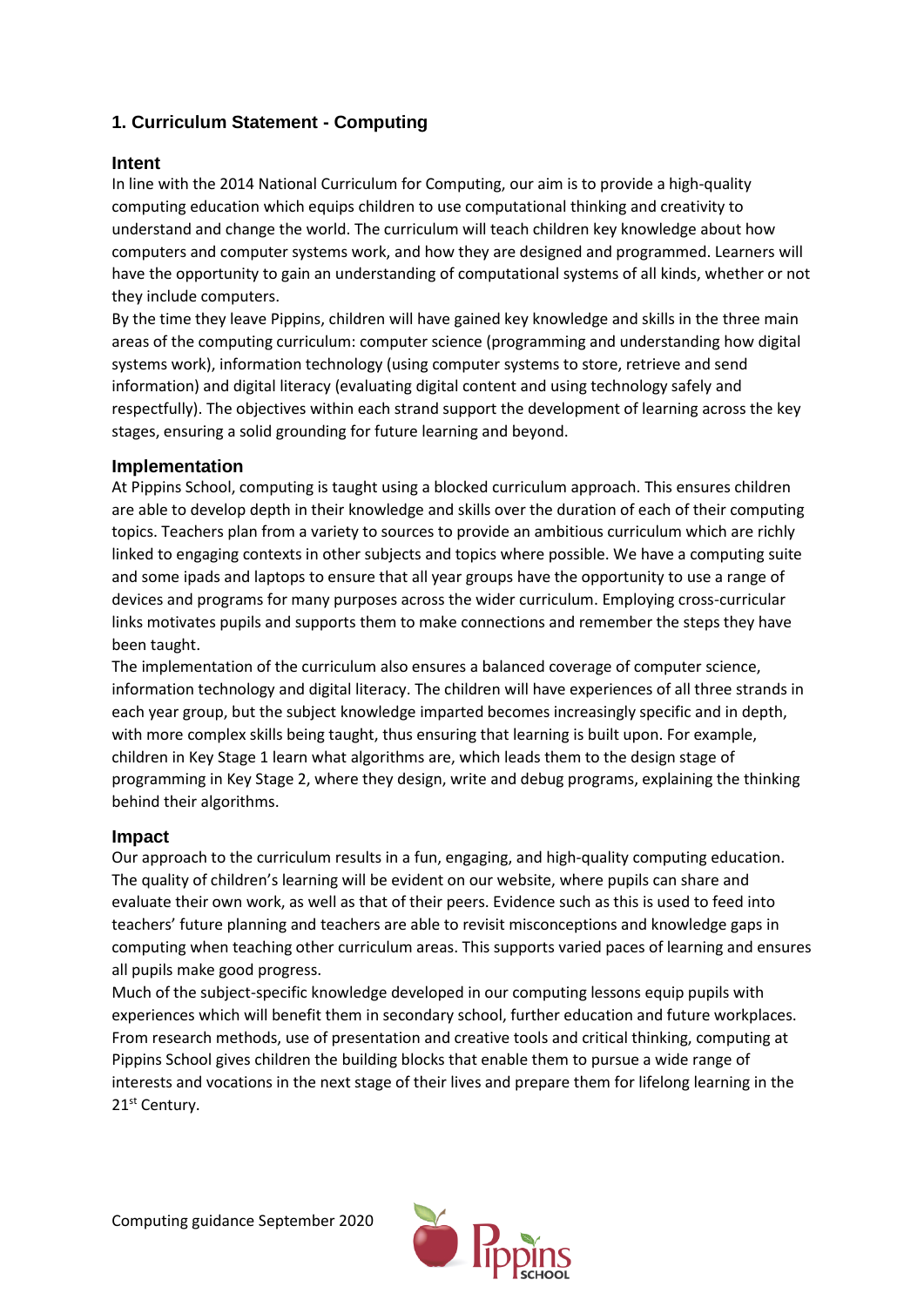## **2. Teaching and Learning**

Lessons are planned based upon the Pippins long term plan, using Teach Computing resources and in accordance with the National Curriculum to ensure that pupils make progress through each year group, acquiring and applying key knowledge, so that they at least meet the agreed age expectations.

Teachers' own confidence of using technology is also an essential part of preparing engaging, fast moving, motivating lessons for pupils. The computing leader will keep teachers up to date on the latest initiatives and identify areas of CPD to support teachers in the delivery of the computing curriculum.

#### **3. Assessment**

#### **Formative Assessment**

#### **Self-assessment**

In line with the National Curriculum, children are taught to debug their own programs, use logical reasoning to explain simple algorithms (including their own), and detect and correct errors in both algorithms and programs. The process of debug itself requires the children to assess their own work.

#### **Peer-assessment**

The ideas of self-assessment suggested above translate naturally into peer assessment, with pupils working with a partner to review, and help correct, algorithms and programs, or provide critical, constructive feedback on digital content.

#### **Open questioning**

Pupils' knowledge of the concepts covered by the programme of study may not be immediately apparent in the work they produce. The use of open questioning is one way in which teachers can both assess and develop their grasp of concepts.

#### **Discussion with peers**

Encouraging pupils to use similar open questions can be effective in allowing them to focus on what they've learned, rather than only on what they've done. Moving some of this discussion online, and perhaps involving pupils in other schools or countries, would be one powerful way to illustrate the opportunities offered by computer networks for communication and collaboration.

#### **Target setting**

Project management skills such as planning, organising, motivating others and allocating resources, are of great importance in real-world projects, and they can be widely applied in education.

#### **Summative Assessment**

Teachers check the progress of their pupils as they progress through the different units across the school. Children are encouraged to assess their own understanding and skills and discuss their own progress and targets to work on.

At the end of each half term, teachers are asked to identify which meet age related expectations, which children need support to meet age- related expectations and which children are working beyond age related expectations. This assessment is submitted to the computing leader at the end of each unit of work.

#### **Espresso**

Children's individual projects in the coding activities can be stored on Espresso to demonstrate they can apply their understanding of the concepts taught.

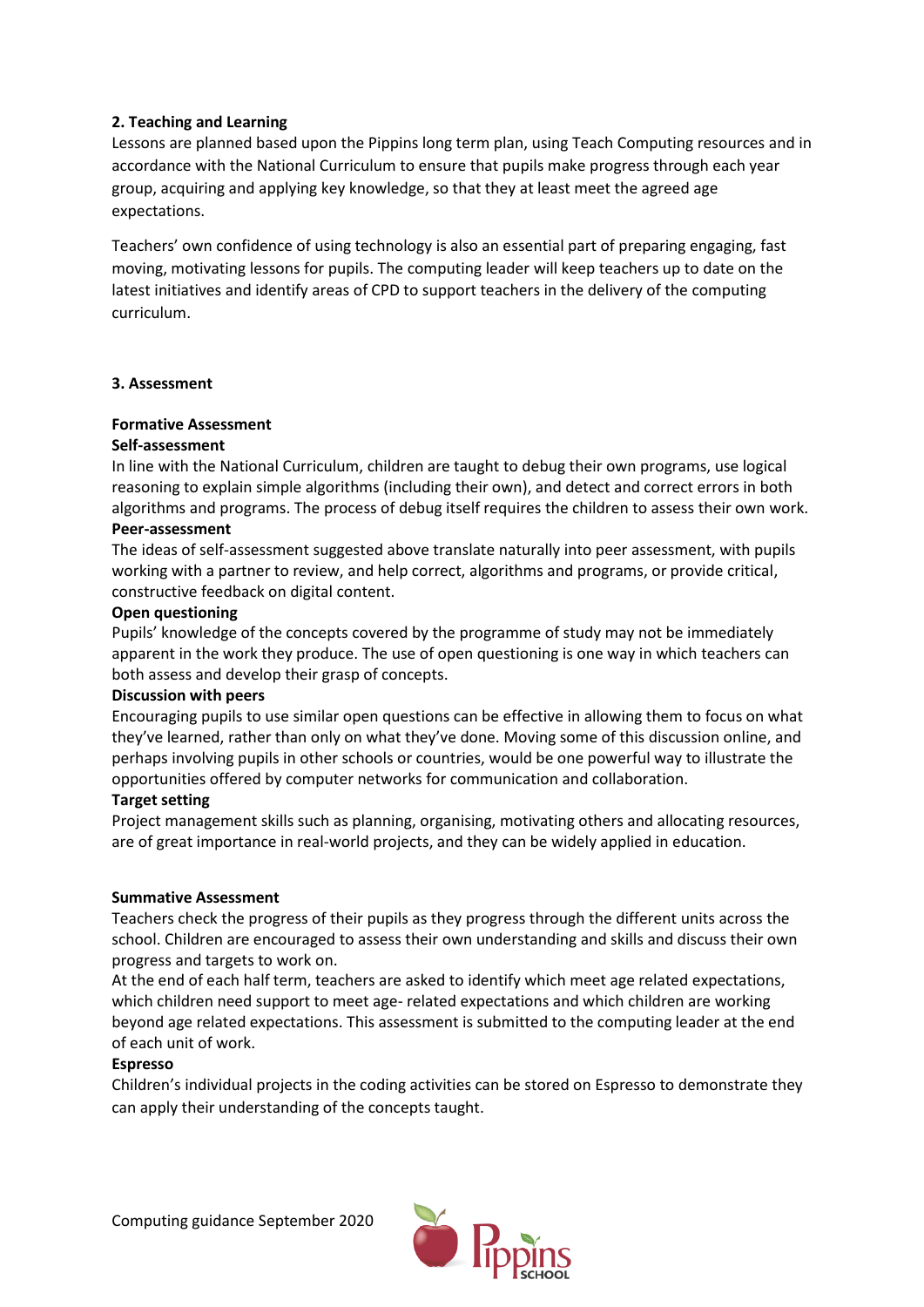## **4. Planning and Resources**

## **Planning**

Teachers use the Pippins long term plan (Whole School overview document) and the Teach Computing documents to deliver the computing curriculum. It covers the programme of study for computing, including programming and computational thinking. This scheme supports clear progression of skills from Years 1 to 6, which will prepare them for the work that will be covered in the following years. Throughout the scheme, E-Safety is embedded to ensure the safe and responsible use of technology. Recognising the importance of online safety, at the start of each half term an element of online safety is discussed through and activity, scenario, story or video to keep discussions regarding online safety prevalent.

#### **Resources**

#### **Computing Suite**

There are 27 computers and one teacher computer, each having access to a range of programmes that can meet the needs of the new programme of study. We also have some laptops to support independent learning for some children, allowing computing work in the classroom environment. **iPads** 

Each teacher has an iPad for use in the classroom. Apps can be shown on the interactive whiteboards through Apple TV to support all curriculum areas including computing.

## **Classroom Computers**

There is at least one desktop computer in each classroom. These machines are networked and have access to the shared drive for planning and preparation.

#### **Printers and Photocopiers**

There is one colour photocopier which is networked to each computer.

#### **Interactive Whiteboards**

Each classroom has an interactive board linked to the desktop computer.

## **Other Resources to support the curriculum**

- Beebots and mats
- Digital Cameras
- Headphones (with and without microphones)
- microphones
- Microsoft Teams for all children
- All children in Key Stage 2 have a personal email account which is monitored
- Education City/ Espresso and Espresso coding / Sumdog / Timestables Rockstars

## **5. Organisation**

Each class has a timetabled session in the computer suite and additional time slots can be booked when needed. There are 6 topics, one for each term throughout the year.

## **6. EYFS**

EYFS are introduced to computing at an early stage. They are given the opportunity to explore technology through a range of equipment and through roleplay.

## **7. KS1 and KS2**

At Pippins, children in both key stages are taught about the benefits of the knowledge and skills they are learning, as well as their application in real life contexts and professions.

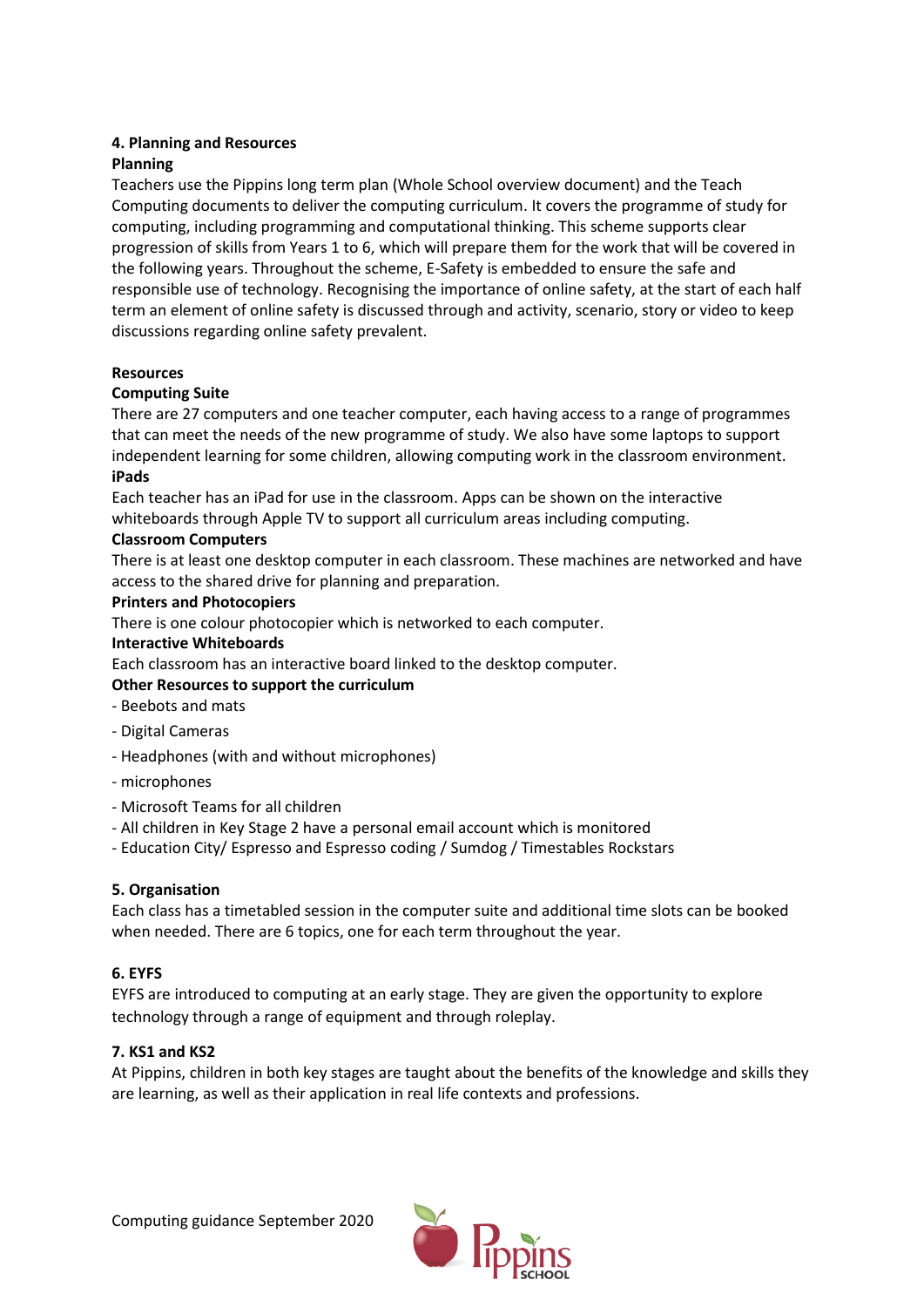#### **Key Stage 1 - Subject Knowledge**

#### **Understand what algorithms are; how they are implemented as programs on digital devices; and that programs execute by following precise and unambiguous instructions.**

An algorithm is a precisely defined procedure – a sequence of instructions, or a set of rules, for performing a specific task (e.g. instructions for changing a wheel or making a sandwich). While all correct algorithms should produce the right answer, some algorithms are more efficient than others. Computer scientists are interested in finding better algorithms, partly out of intellectual curiosity, and partly because improvements in algorithms can result in massive savings in terms of both cost and time.

#### **Create and debug simple programs**

When a child programs a toy which doesn't perform the task as expected, they will be required to alter the programming to enable the toy to follow the instructions as intended.

#### **Use logical reasoning to predict the behaviour of simple programs.**

Computers are deterministic machines. We can predict exactly how they'll behave through repeated experience or by developing an internal model of how a piece of software works. Stepping through the program can give a clear sense of what it does, and how it does it, giving a feel for the algorithm that's been implemented.

In the classroom, getting one pupil to role-play a floor turtle or screen sprite while another steps through the program can give a far more immediate sense of what's going on. When working with a computer, encourage pupils to make a prediction about what the program will do before they press return or click the button, and to explain their prediction logically; this is part of computer science. **Logical reasoning** also implies that pupils are following a set of rules when making predictions. Pupils who step outside the boundaries of these rules are not using logical reasoning. A pupil who expects a roamer to jump doesn't understand the constraints of its programming language or hardware.

#### **Use technology purposefully to create, organise, store, manipulate and retrieve digital content.**

Creating digital content has many practical possibilities. These include commonplace tasks 7 such as word-processing, creating pictures using paint packages, working with digital photographs and video (including animations), writing computer programs, and creating online content such as blog posts, forum contributions, wiki entries and social network updates. This creative work is digitised (i.e. converted to numbers) once it's on the computer. The sheer quantity of digital information makes the skill of organising digital content more important than ever. In more practical terms, we might think of how to bring together different digital media, how to order a series of paragraphs, how to organise the files in our documents directory, or how to tag photos and posts online. Storing digital content is perhaps something we take for granted. Knowing where a file is saved in the directory structure is important. It's vital to be able to distinguish between the hard disk (or solid state storage) inside the computer itself, the school's network server, USB disks or memory cards, and online storage via the internet. Manipulating digital content is likely to involve using one or more application programs, such as word-processors, presentation software, or image-, audio- or videoediting packages. The pupil makes changes to the digital content, which might include combining content from multiple sources. The skill here is not just using the software tools, but also knowing how best to change the content for the audience and purpose, and to take into account principles of good design. Retrieving digital content could be seen as the reverse of storing: the skills of opening and saving documents are similar. Retrieving content requires you to know what you called the file, what file type it is, and where you stored it.

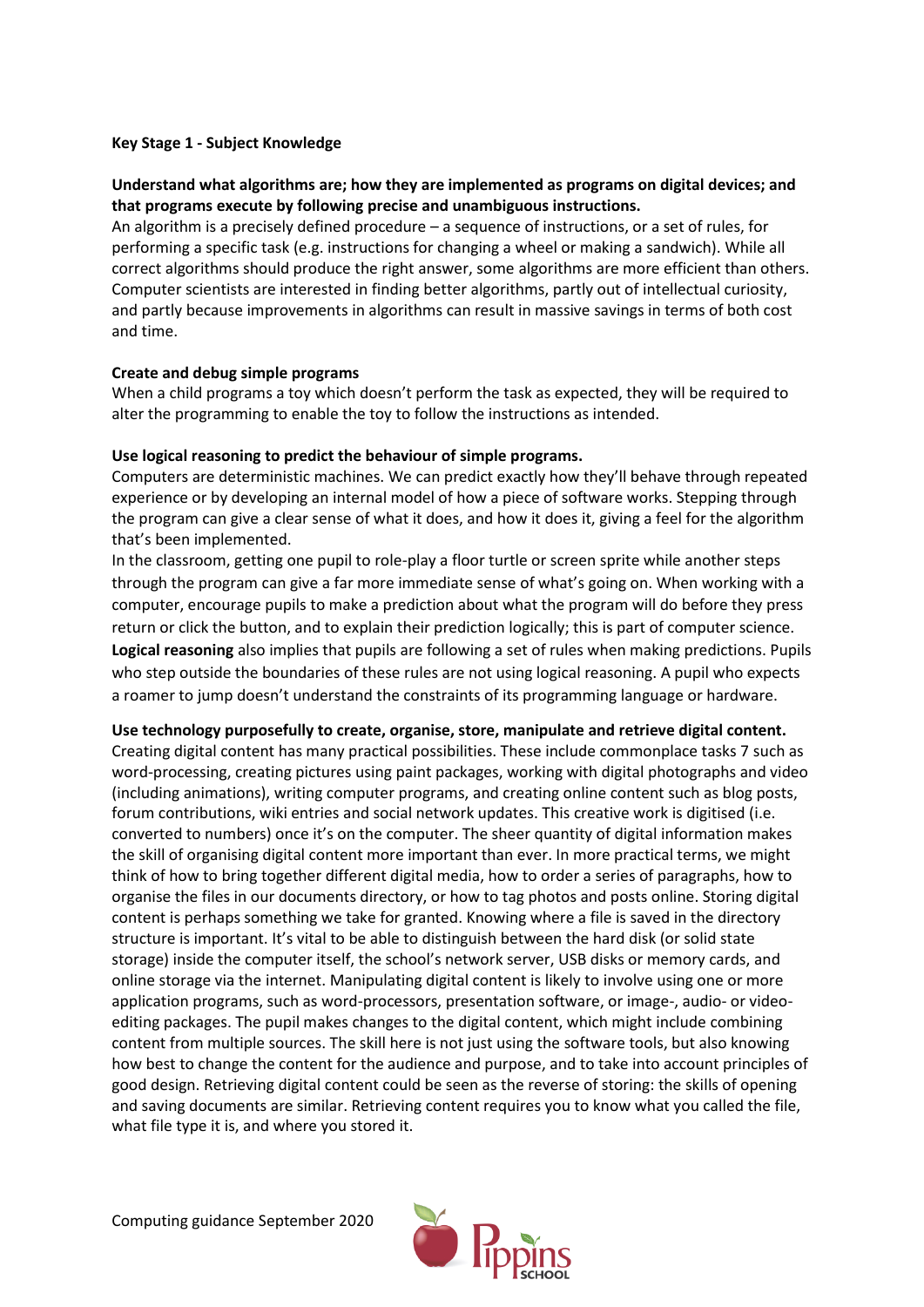#### **Recognise common uses of information technology beyond school**

There are many opportunities for pupils to consider the applications of algorithms, programs and systems.

## **Use technology safely and respectfully, keeping personal information private; identify where to go for help and support when they have concerns about content or contact on the internet or other online technologies**

This statement covers the key principles of pupils' e-safety. Pupils should be aware of the main risks associated with the internet, and recognise that they should not share certain types of personal information online. Pupils must have a clear understanding of what to do if they have concerns about inappropriate online behaviour (such as unwelcome contact or cyberbullying). Telling a teacher or parent should normally be the first response, but pupils should also know that they can talk directly and confidentially to Childline about such matters. As well as the emphasis on this aspect in lessons, the school also celebrates the annual national 'Safer Internet Day'. This includes a focus on a story about e-safety, and communications to parents in line with national guidance on safer internet use at home. (Safety Internet Rules)

#### **Key Stage 2 - Subject Knowledge**

**Design, write and debug programs that accomplish specific goals, including controlling or simulating physical systems; solve problems by decomposing them in to smaller parts.**  The focus on algorithms at key stage 1 leads pupils into the design stage of programming at key stage 2. Algorithms are the necessary start of the process of creating working code, and identifying the steps needed to solve any problem is essential. Splitting problems into smaller parts is part of computational thinking. For example, designing a game in Scratch will involve thinking about algorithms, programming, drawing sprites and backgrounds, making animations, and even composing music or recording sound effects.

## **Use sequence, selection, and repetition in programs; work with variables and various forms of input and output.**

**Sequence** in this context is the step-by-step nature of computer programs, mirroring the sequence of steps the algorithm would list. **Selection** refers to instructions such as if ... then ... otherwise decisions in which the operation (what the program does) depends on whether or not certain conditions are met. For example, a quiz provides different feedback if the player answers the question correctly or incorrectly. It is helpful to refer pupils to selections (choices) they make in everyday life; for example, if it rains in the morning, then I will wear my anorak to school, otherwise I won't. **Repetition** is a programming structure such as a repeat ... until loop in which the computer runs part of the program a certain number of times or until a particular condition is met. **Variables**  are used to keep track of the things that can change while a program is running. They are a bit like x or y in algebra, in that the values may not initially be known.

## **Use logical reasoning to explain how some simple algorithms work and to detect and correct errors in algorithms and programs.**

Key stage 2 pupils should be able to explain the thinking behind their algorithms, talking through the steps and explaining why they've solved a problem the way they have. They also need to be able to look at a simple programming project and explain what's going on. This is made easier with languages like Scratch, Kodu and Logo, which feature an on-screen sprite or turtle. The immediate feedback helps pupils to understand and debug their programs. Pupils might also be expected to look at someone else's algorithm and explain how it does what it does.

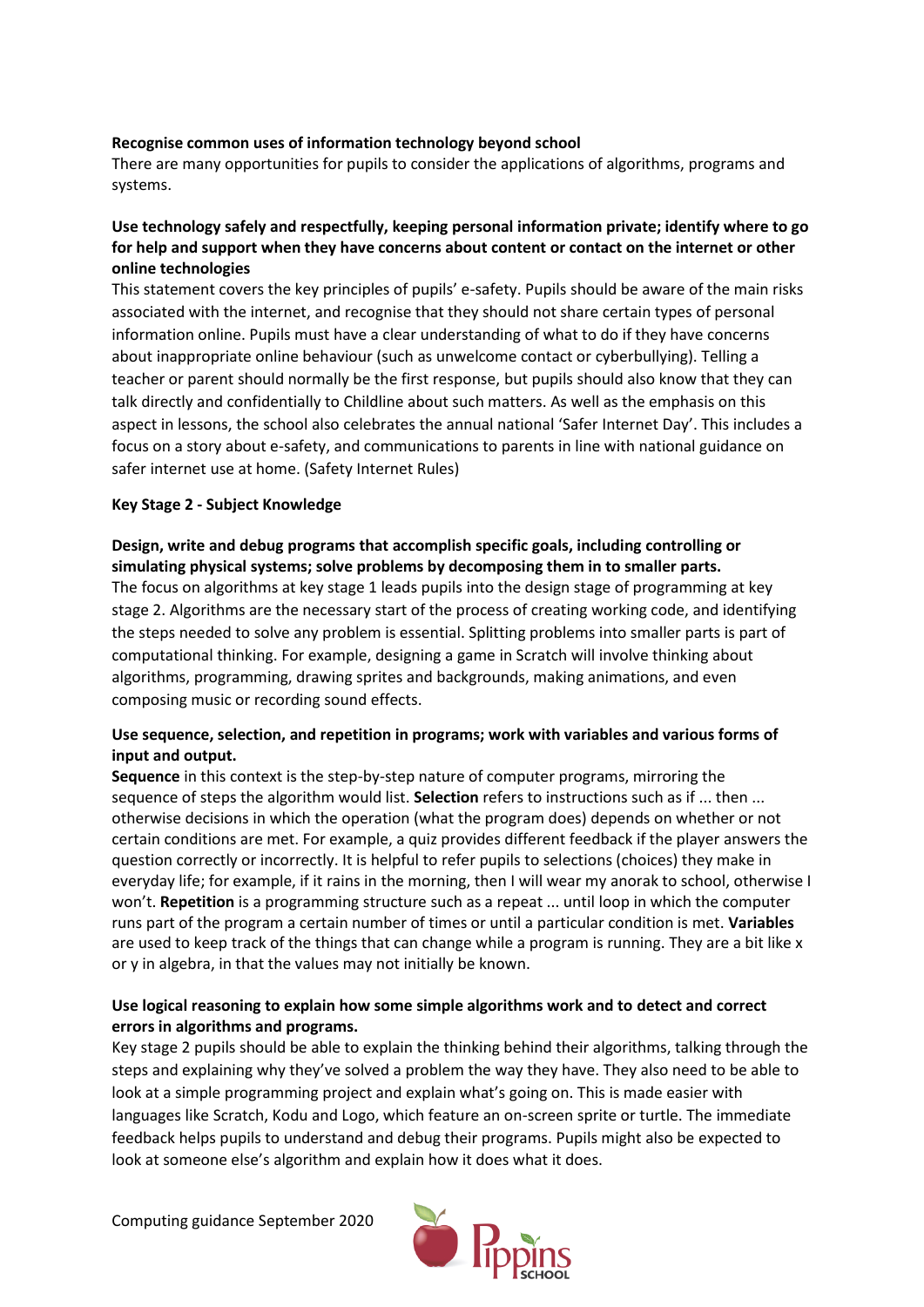## **Understand computer networks, including the internet; how they can provide multiple services, such as the World Wide Web, and the opportunities they offer for communication and collaboration.**

Computer networks, including the internet, are made up of computers connected together. The computers include fast, dedicated machines that pass on data that's not intended for them (called 'routers', 'gateways', 'hubs' or 'switches', depending on particular roles), and 'servers' (always-on machines looking after emails, web pages and files that other computers might ask for from time to time). The connections between the computers in a network may consist of radio or satellite signals, copper wires or fibre-optic cables

## **Use search technologies effectively, appreciate how results are selected and ranked, and be discerning in evaluating digital content.**

Using search technologies involves aspects of computer science, information technology and digital literacy. Effective use of search engines gets the results you want. It relies on specifying the right keyword, skimming and scanning the results to see which seems most relevant, and distinguishing between the main results and adverts presented as sponsored results. It may also involve using other features7 of the search engine, including searching for phrases rather than keywords, or limiting searches to a particular time frame, language, reading level or website.

## **Select, use and combine a variety of software (including internet services) on a range of digital devices to design and create a range of programs, systems and content that accomplish given goals, including collecting, analysing, evaluating and presenting data and information.**

This is something of a catch-all requirement, bringing together various aspects of the computing curriculum. Pupils might typically be expected to demonstrate progression by:

- using software under the control of the teacher
- then, using software with increasing independence
- then, combining software (e.g. importing an edited image or video into a presentation or web page)
- then, selecting software themselves (perhaps from the full range of applications installed on computers, smartphones and tablets at home or at school, or available to them via the web).

## **Use technology safely, respectfully and responsibly; recognise acceptable/ unacceptable behaviour; identify a range of ways to report concerns about content and contact.**

Safe and responsible use of technology at key stage 2 builds on skills learned in key stage 1. As well as requiring pupils to keep themselves safe and to treat others with respect, the programme of study at key stage 2 introduces an emphasis on responsible use of technology. Pupils need to consider how their online actions impact other people. They need to be aware of their legal and ethical responsibilities, such as showing respect for intellectual property rights (e.g. musical, literary and artistic works), keeping passwords and personal data secure, and observing the terms and conditions for web services they use (such as the 13+ age restriction on most websites, including Facebook, resulting from COPPA10 legislation). Pupils should also develop some awareness of their digital footprint: the data automatically generated when they use the internet and other communication services, and how this is, or could be, used. Pupils should be aware of, and abide by, the school's acceptable use policy, as well as the requirements of any other services they use. Encourage pupils to think twice, and to check terms and conditions, before signing up for internetbased services. (Safety Internet rules)

As well as the emphasis on this aspect in lessons, the school also celebrates the annual national 'Safer Internet Day'. This includes listening to and discussing a story about an aspect of e-safety and communications to parents in line with national guidance on safer internet use at home.

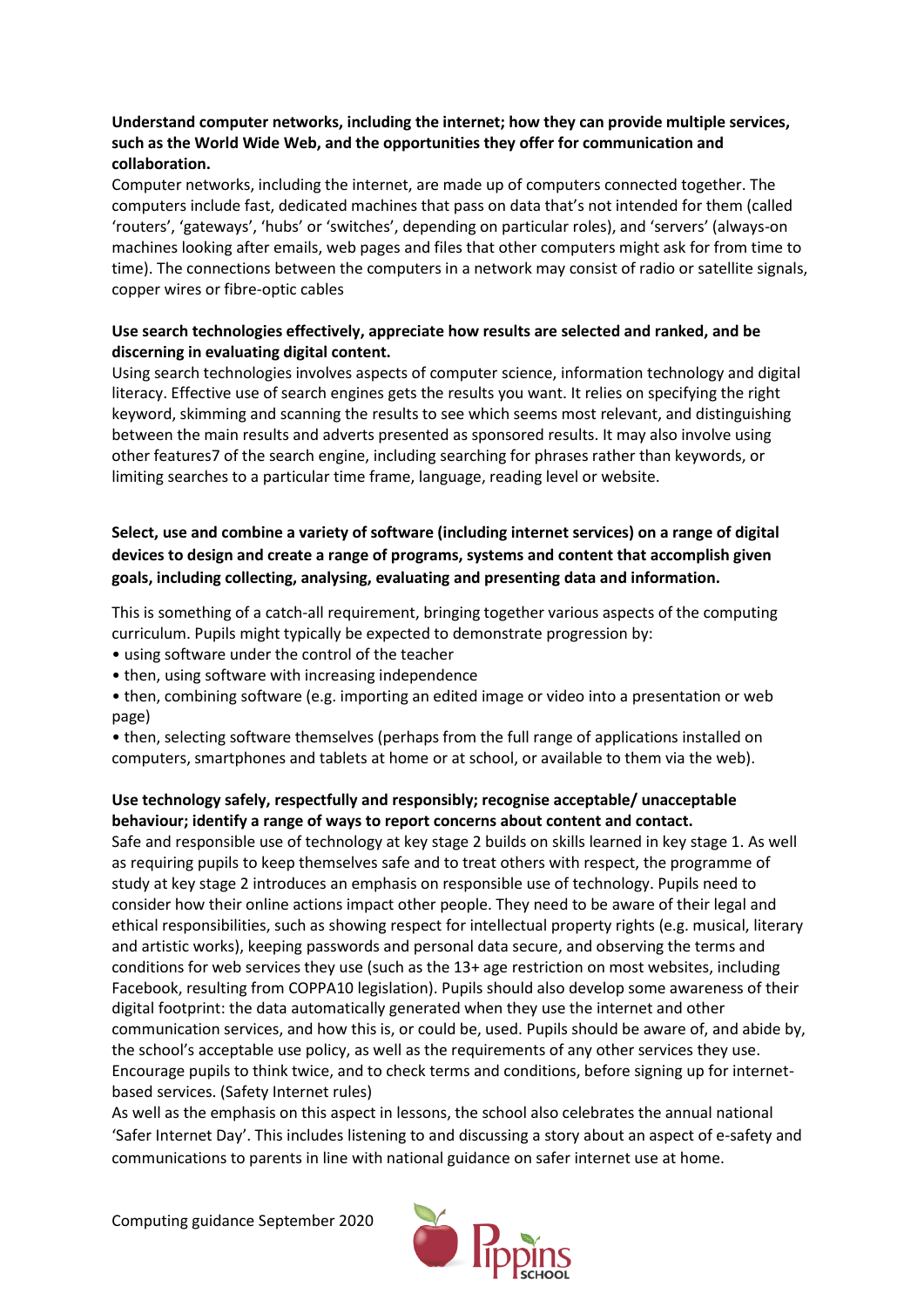#### **8. Equal Opportunities**

Pippins School will ensure that all children are provided with the same learning opportunities regardless of social class, gender, culture, race, disability or learning difficulties. As a result, we hope to enable all children to develop positive attitudes towards others. All pupils have equal access to computing and all staff members follow the equal opportunities policy. Resources for SEN children and children who are working at greater depth are made available to support and challenge appropriately.

#### **9. Inclusion**

Work in computing is frequently group or paired work using the computers in the computing suite or a more practical activity using the Beebots or iPads. Independent activities should take place at available points for assessment purposes.

At Pippins, all children have the right to access the computing curriculum. In order to ensure that children with special educational needs achieve to the best of their ability, it may be necessary to adapt the delivery of the computing curriculum for some pupils. We teach computing to all children, whatever their ability. Computing forms part of the national curriculum to provide a broad and balanced education for all children. Through the teaching of computing we provide learning opportunities that enable all pupils to make progress. We do this by setting suitable learning challenges and responding to each child's different needs. Where appropriate, computing can be used to support SEN children on a one to one basis where children receive additional support. Additionally, as part of our approach to teaching and learning, we will use adapted resources wherever possible such as visual timetables, different coloured backgrounds and screen printouts. Children without access to computers at home have the opportunity to complete computing homework activities in the computer suite on Wednesday lunchtimes.

#### **The UN Convention on the Right of the Child**

We acknowledge that the internet is an exciting place with a wealth of learning opportunities for children but also has risk and as such, as a rights respecting school, we ensure that children and parents are given information and advice to help them to understand how to use the internet and how to keep themselves safe online. It is crucial that children are taught what to do if they find something online that makes them feel uncomfortable.

#### **10. Role of the Subject Leader**

The computing leader will assess and address staff training needs as part of the annual development plan process or in response to individual needs and requests throughout the year. Individual teachers should attempt to continually develop their own skills and knowledge, identify their own needs and notify the leader. Teachers will be encouraged to use ICT and computing to produce plans, reports, communications and teaching resources. The leader will provide on-going staff training to ensure teachers are confident in delivering the curriculum in a range of contexts. The computing leader will support staff to overcome technical issues with computing technology at the school. They will also liaise and access support from Cyber Support, as and when required.

#### **11. Parents**

Parental involvement is highly encouraged. E-safety presentations have been held previously and parents can be encouraged to learn code along with their children at home.

#### **Additional documents:**

Computing Whole School Overview Safer Internet Rules

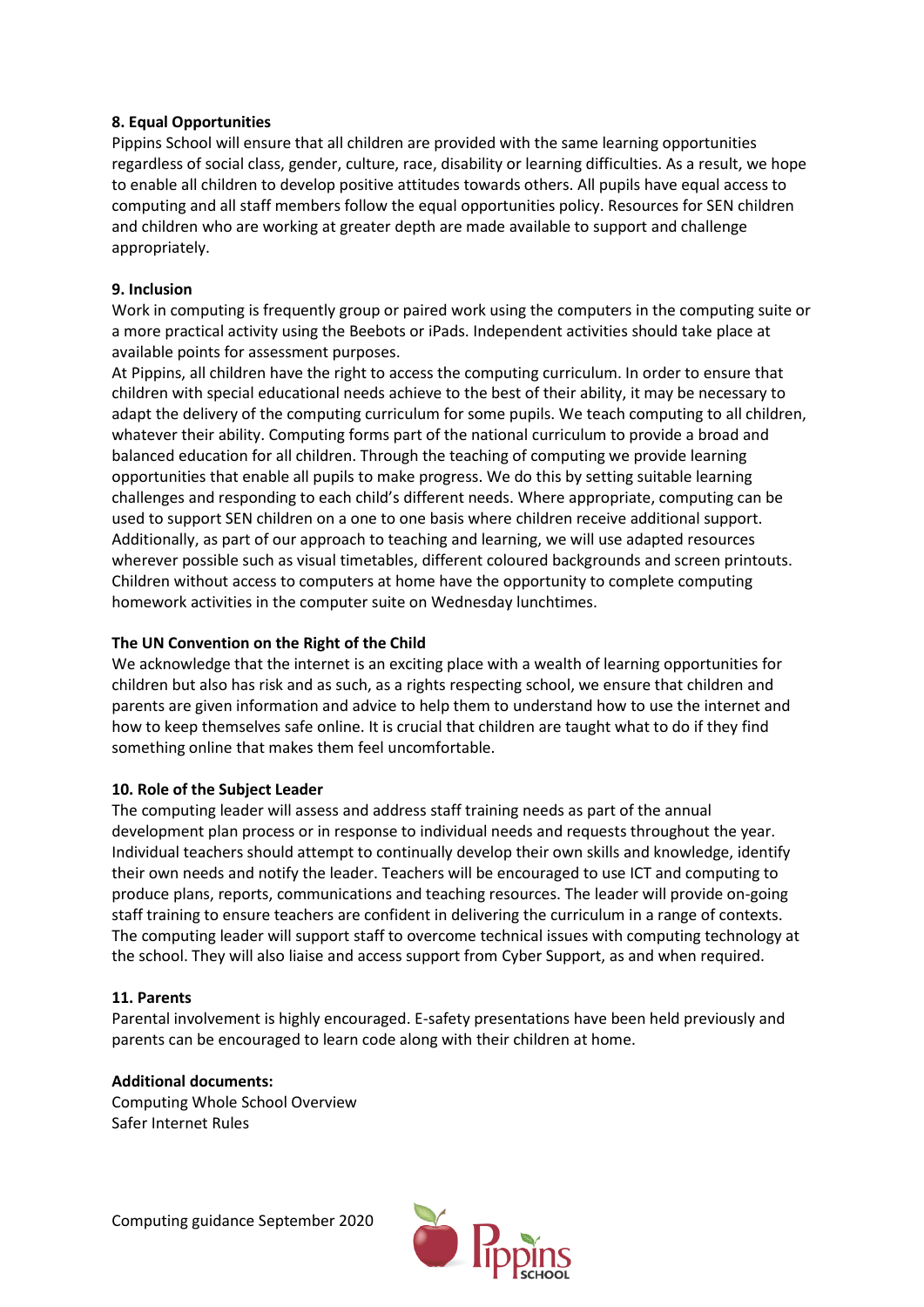Whole School Long Term Map

|                  | Term 1                                           | Term <sub>2</sub>                                   | Term <sub>3</sub>                     | Term 4                                                          | Term 5                                               | Term <sub>6</sub>                                          |
|------------------|--------------------------------------------------|-----------------------------------------------------|---------------------------------------|-----------------------------------------------------------------|------------------------------------------------------|------------------------------------------------------------|
|                  | Computing<br>systems and<br>networks             | <b>Creating</b><br>media                            | Programming                           | Data and<br>information                                         | <b>Creating</b><br>media                             | Programming                                                |
| E<br>Υ<br>F<br>S | Games linked to<br>the curriculum<br>on iPad/IWB | Games linked<br>to the<br>curriculum on<br>iPad/IWB | Beebot -<br>programming               | <b>ICT Suite</b><br>Developing<br>mouse control<br>/ logging in | <b>ICT Suite</b><br>$2Simple-$<br>Paint a<br>picture | <b>ICT Suite</b><br>Using the<br>computers/<br>Simple City |
| Y1               | Technology<br><b>Around Us</b>                   | Digital<br>Painting                                 | Moving a<br>Robot                     | Grouping<br>Data                                                | Digital<br>Writing                                   | Programming<br>Animations                                  |
| Y2               | Information<br>Technology<br>Around Us           | Digital<br>Photography                              | Robot<br>Algorithms                   | Pictograms                                                      | Making<br><b>Music</b>                               | Programming<br>Quizzes                                     |
| Y3               | Connecting<br>Computers                          | <b>Stop Frame</b><br>Animation                      | Sequencing<br>Sounds                  | <b>Branching</b><br><b>Databases</b>                            | Desktop<br>Publishing                                | Events and<br>Actions in<br>Programs                       |
| Y4               | The Internet                                     | Audio<br>Editing                                    | Repetition in<br>shapes               | Data Logging                                                    | Photo<br>Editing                                     | Repetition in<br>Games                                     |
| <b>Y5</b>        | Sharing<br>Information                           | Video<br>Editing                                    | Selection in<br>Physical<br>Computing | <b>Flat File</b><br>Databases                                   | Vector<br>Drawing                                    | Selection in<br>quizzes                                    |
| Y6               | Internet<br>Communication                        | Webpage<br>Creation                                 | Variables in<br>Games                 | Introduction<br>to<br>Spreadsheets                              | 3D<br>Modelling                                      | Sensing                                                    |

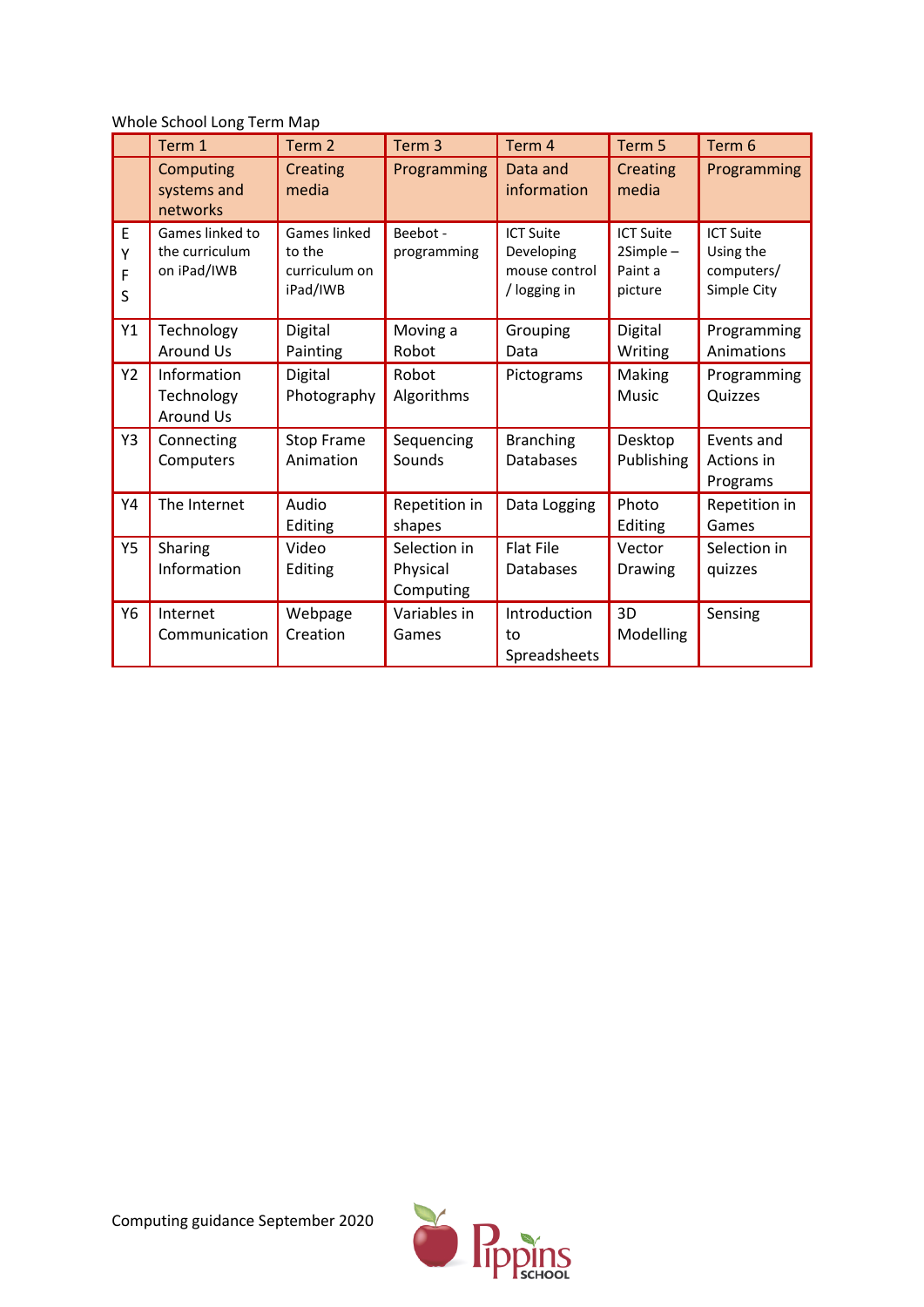#### **EYFS and Key Stage 1 Online Safety Poster**